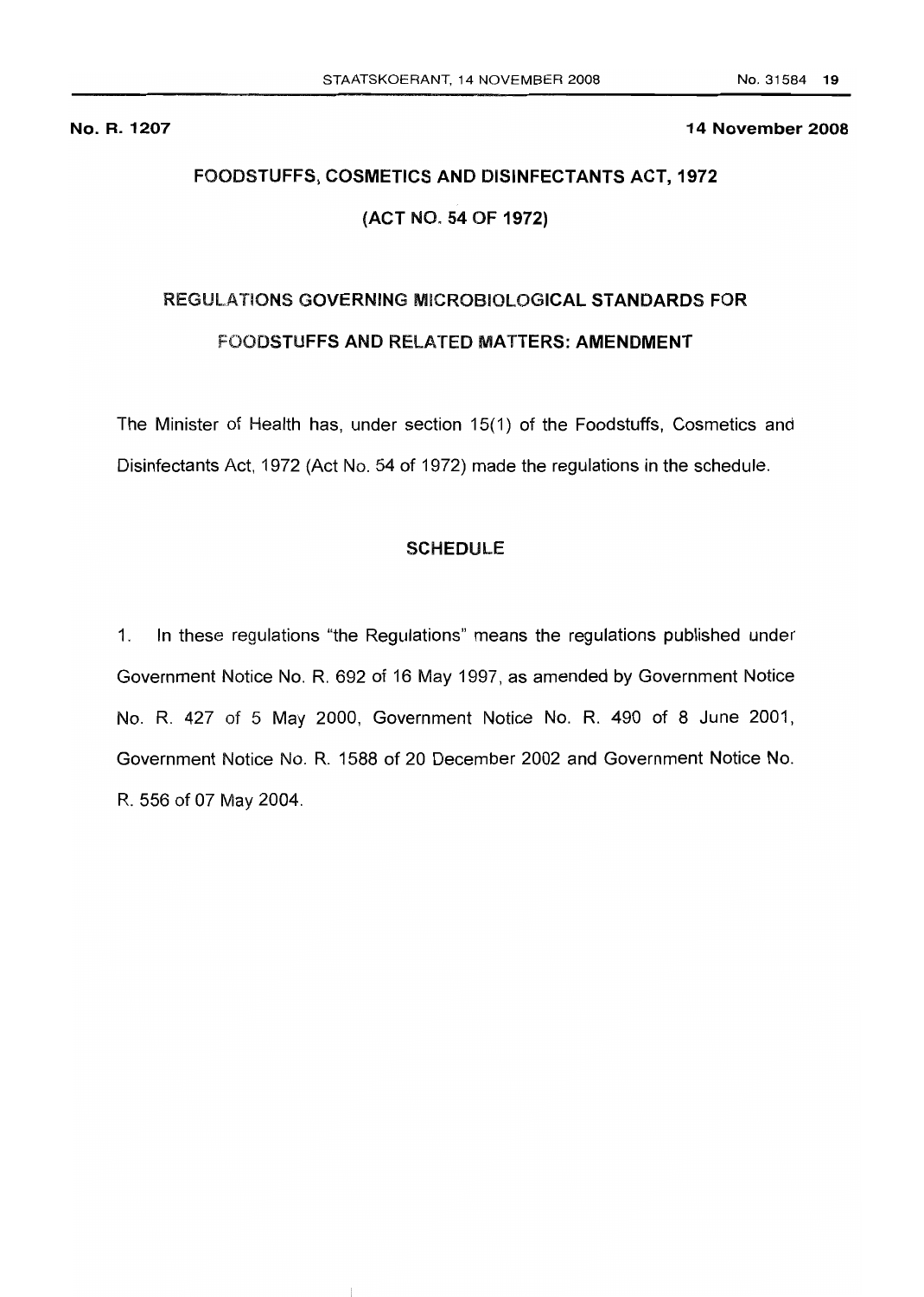## **Amendment of regulation 1 of the Regulations**

2. Regulation 1 of the Regulations is hereby amended by the insertion of the following definition after the definition of "egg product":

**"fruit juice/nectar'** means an unfermented, but fermentable pulpy or non-pulpy turbid or clear beverage intended for direct consumption, as obtained by a mechanical process from the blending of one or two or more species of sound ripe fruit or the flesh thereof, ground and/or sieved, concentrated or unconcentrated, with water and sugars;".

#### **Amendment of regulation 9 of the Regulations**

- 3. Regulation 9 of the Regulations is hereby amended by -
- (1) the deletion of paragraph  $(a)(i)$ ;
- (2) the deletion of the expression "and" after the expression "product" in paragraph (b)(ii); and
- (3) the addition of the following paragraph:

"(b)(iv) Bacillus cereus:  $10^3$  per gram of the product".

#### **Substitution of regulation 14 of the Regulations**

4(1) The following regulation is hereby substituted for regulation 14:

"14. No person shall sell for consumption fruit juice which -